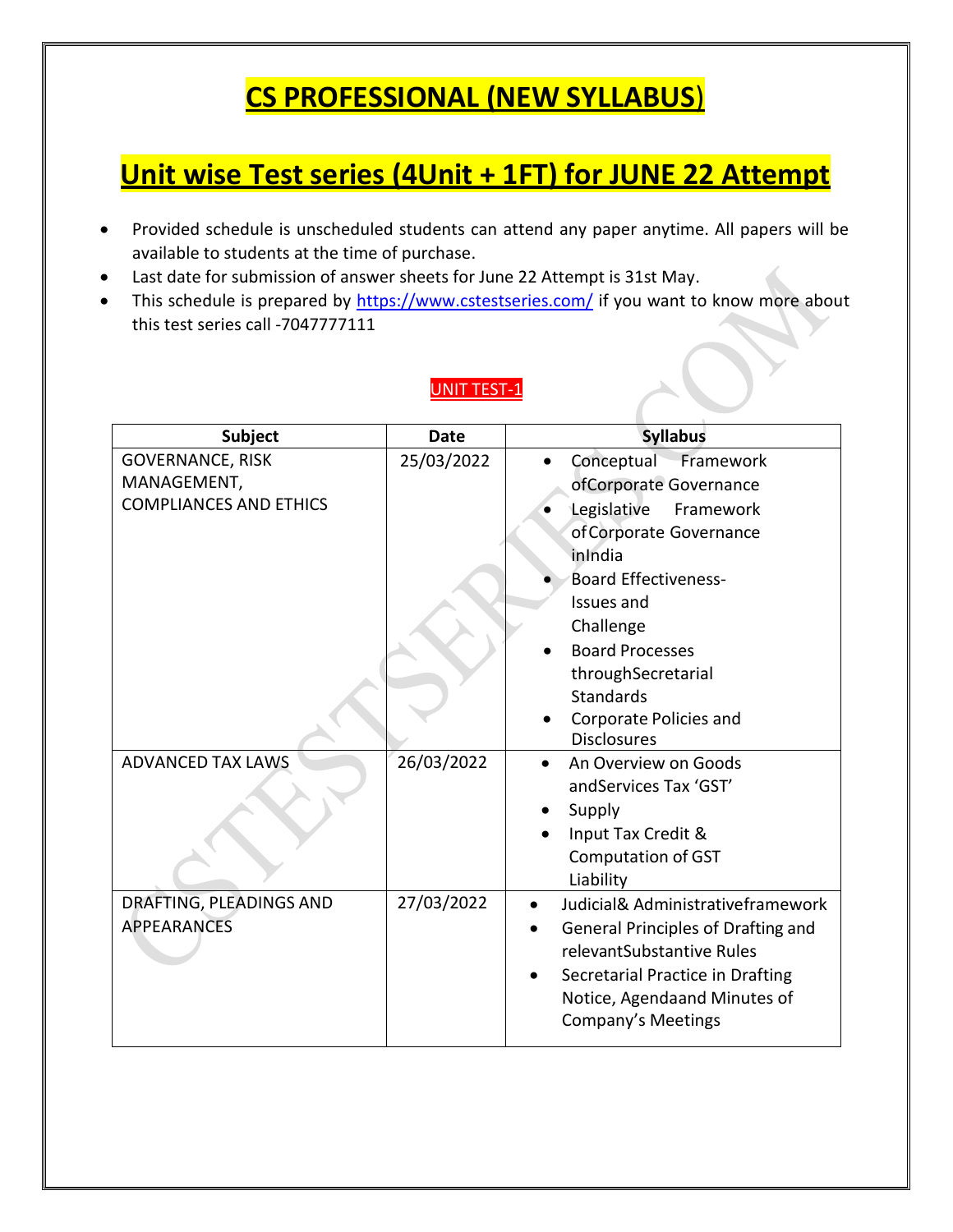| SECRETARIAL AUDIT,<br><b>COMPLIANCE MANAGEMENT</b><br>AND DUEDILIGENCE                | 28/03/2022 | Compliance<br>Framework<br>Compliances<br>Entity wise<br><b>Activity wise</b><br>Sector wise<br><b>Industry Specific</b><br>State and Local applicable<br>laws<br>Documentation &<br>maintenance of records |  |
|---------------------------------------------------------------------------------------|------------|-------------------------------------------------------------------------------------------------------------------------------------------------------------------------------------------------------------|--|
| <b>CORPORATE</b><br>RESTRUCTURING, INSOLVENCY,<br><b>LIQUIDATION &amp; WINDING-UP</b> | 29/03/2022 | <b>Types of Corporate</b><br>Restructuring<br><b>Acquisition of Company/Business</b><br>Planning & Strategy<br>Process of M & A transactions<br>Documentation-Merger&<br>Amalgamation                       |  |
| <b>RESOLUTION OF CORPORATE</b><br>DISPUTES, NON-<br><b>COMPLIANCES &amp; REMEDIES</b> | 30/03/2022 | Shareholders' Democracy&<br>$\bullet$<br><b>Rights</b><br><b>Corporate Disputes</b>                                                                                                                         |  |
| <b>CORPORATE FUNDING &amp;</b><br><b>LISTINGS IN STOCK</b><br><b>EXCHANGES</b>        | 31/03/2022 | Indian Equity-Public Funding<br>Indian Equity- Private funding<br>Indian equity- Non Fund based<br>Debt Funding - Indian Fund Based                                                                         |  |
| <b>UNIT TEST-2</b>                                                                    |            |                                                                                                                                                                                                             |  |

| Subject                                                                 | Date       | <b>Syllabus</b>                                                                                                                                                                                                                                                                   |
|-------------------------------------------------------------------------|------------|-----------------------------------------------------------------------------------------------------------------------------------------------------------------------------------------------------------------------------------------------------------------------------------|
| <b>GOVERNANCE, RISK</b><br>MANAGEMENT,<br><b>COMPLIANCES AND ETHICS</b> | 01/04/2022 | Accounting and Audit related<br>issues, RPTs and Vigil<br>Mechanism<br><b>Board Committees</b><br>Corporate Governance and<br><b>Shareholders Rights</b><br>Corporate Governance and<br>OtherStakeholders<br>Governance and Compliance Risk<br><b>Corporate Governance Forums</b> |
| <b>ADVANCED TAX LAWS</b>                                                | 02/04/2022 | Procedural Complianceunder GST<br>Demand and Recovery, Advance<br>Ruling, Appealsand Revision<br>Inspection, search, seizure,<br>offences & Penalties Compliance<br>rating, anti-profiteering, GST<br>practitioners, authorized                                                   |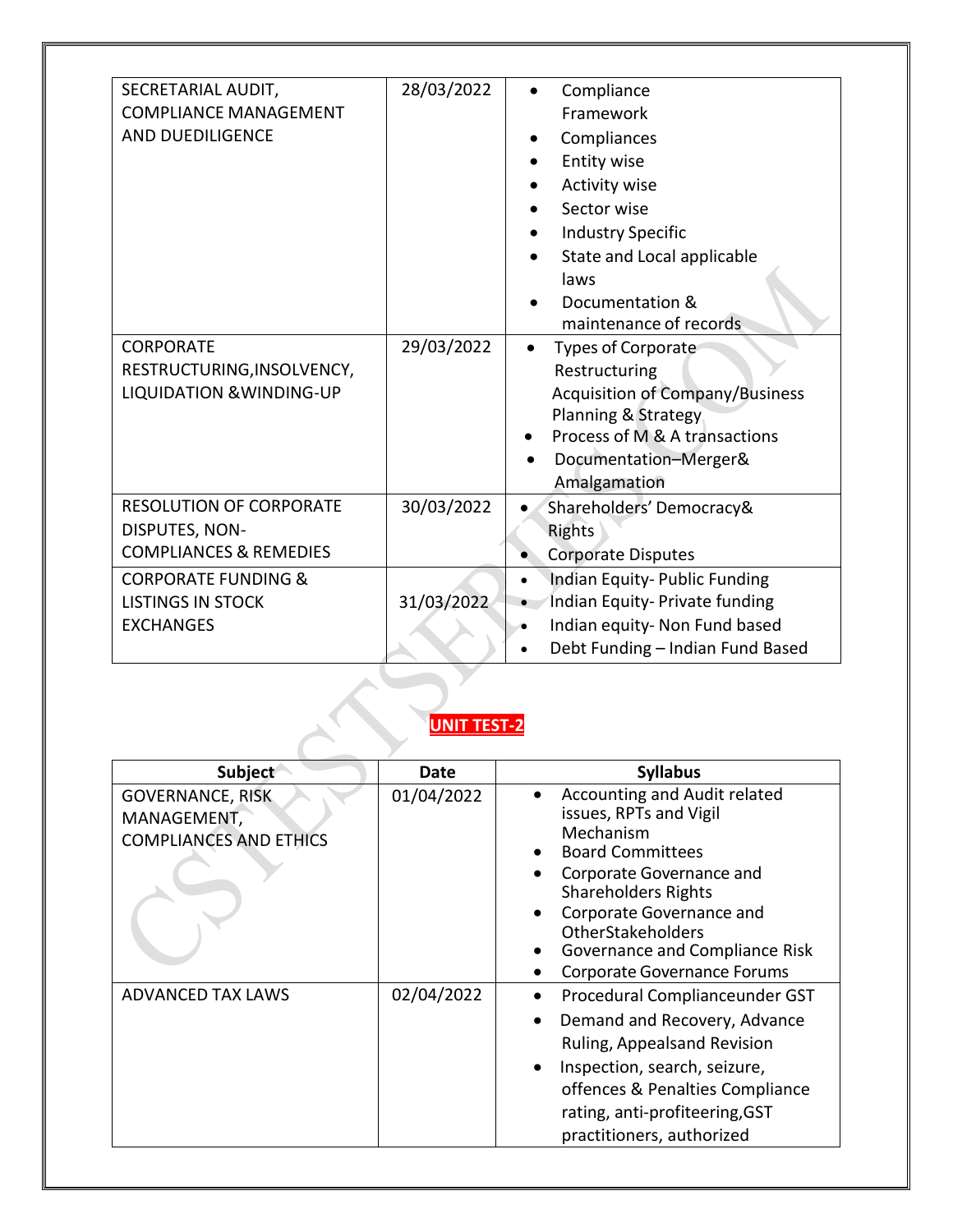|                                                                                              |            | representative, professional<br>opportunities<br>Integrated Goods and Service<br>Tax(IGST)<br>Union Territory Goods and Service<br>tax(UTGST)<br><b>GST Compensation toStates</b><br>Industry/ Sector Specific Analysis                                                                                                                                                                                                                                |
|----------------------------------------------------------------------------------------------|------------|--------------------------------------------------------------------------------------------------------------------------------------------------------------------------------------------------------------------------------------------------------------------------------------------------------------------------------------------------------------------------------------------------------------------------------------------------------|
| DRAFTING, PLEADINGS AND<br><b>APPEARANCES</b>                                                | 03/04/2022 | Drafting and<br>$\bullet$<br><b>Conveyancing Relating</b><br>toVarious Deeds and<br>Documents(I)<br>Drafting and<br><b>Conveyancing Relating</b><br>to Various Deeds and<br>Documents (II) Pleadings                                                                                                                                                                                                                                                   |
| SECRETARIAL AUDIT,<br><b>COMPLIANCE MANAGEMENT</b><br>AND DUE DILIGENCE                      | 03/04/2022 | <b>Search and Status Report</b><br><b>KYC</b><br>Signing and Certification<br>Segment-wise Role of<br>CompanySecretaries<br>Audits                                                                                                                                                                                                                                                                                                                     |
| <b>CORPORATE RESTRUCTURING,</b><br><b>INSOLVENCY, LIQUIDATION &amp;</b><br><b>WINDING-UP</b> | 04/04/2022 | Valuation of Business and Assets for<br><b>Corporate Restructuring</b><br><b>Accounting in Corporate</b><br>Restructuring- Concept and<br><b>Accounting Treatment</b><br>Taxation & Stamp Dutyaspects of<br><b>Corporate Restructuring</b><br><b>Competition Act</b><br>Regulatory approvals ofscheme<br>Appearance before NCLT/NCLAT<br><b>Fast Track Mergers: Small</b><br>companies, Holding and wholly<br>owned companies<br>Cross Border Mergers. |
| <b>RESOLUTION OF CORPORATE</b><br>DISPUTES, NON-COMPLIANCES<br>& REMEDIES                    | 04/04/2022 | Fraud under Companies Actand IPC<br>Misrepresentation&Malpractices<br><b>Regulatory Action</b>                                                                                                                                                                                                                                                                                                                                                         |
| <b>CORPORATE FUNDING &amp;</b><br><b>LISTINGS IN STOCK EXCHANGES</b>                         | 05/04/2022 | Debt Funding - Indian Nonfund<br><b>Based</b><br>Foreign Funding - Instruments<br>&Institutions<br>Other Borrowings Tools Non-<br>Convertible Instruments- Non-                                                                                                                                                                                                                                                                                        |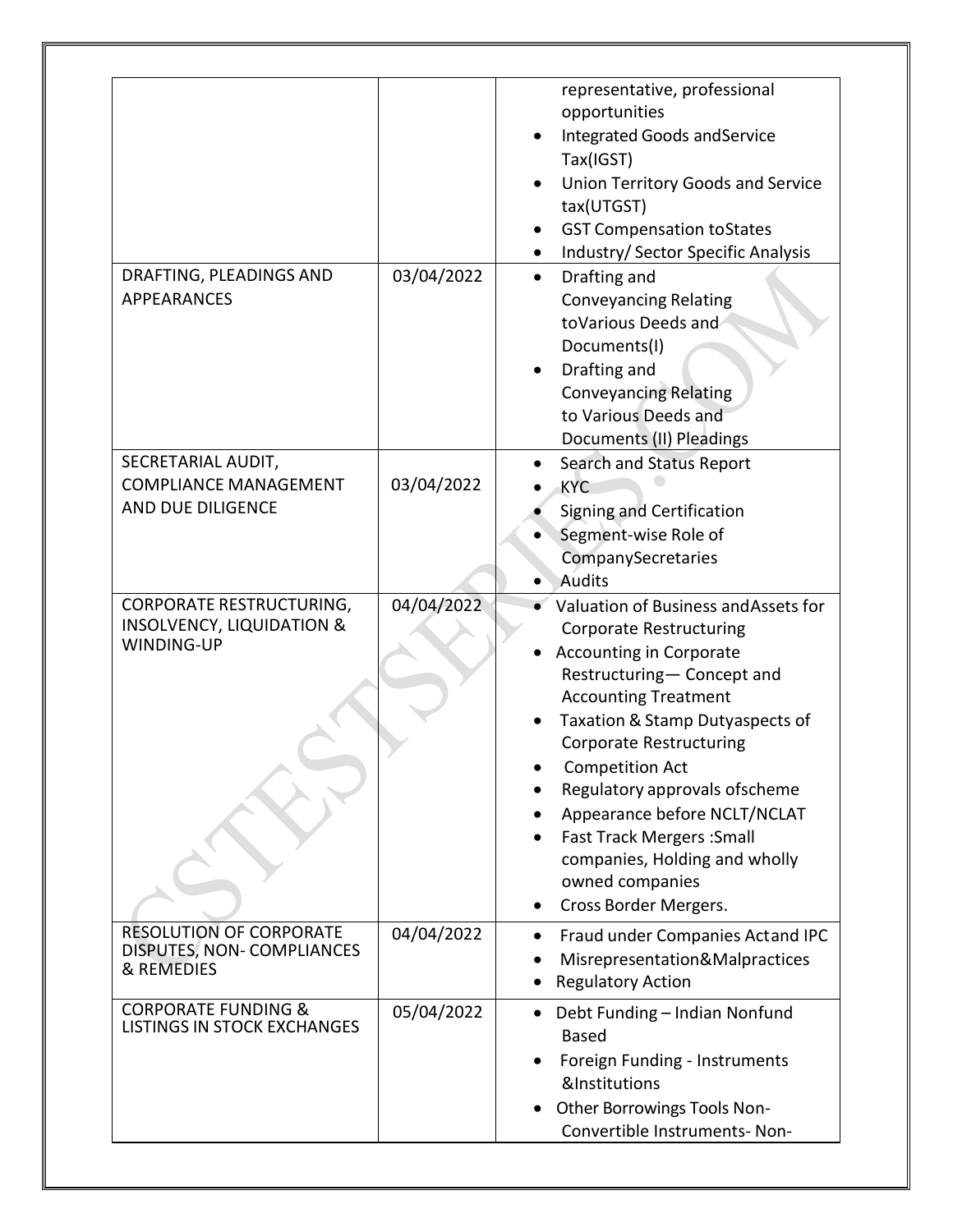| Convertible Redeemable Preference<br>$\bullet$<br>Shares (NCRPs) etc. |
|-----------------------------------------------------------------------|
|                                                                       |

## **UNIT TEST-3**

| <b>Subject</b>                                                                        | <b>Date</b> | <b>Syllabus</b>                                                                                                                                                                                                                                                                                       |
|---------------------------------------------------------------------------------------|-------------|-------------------------------------------------------------------------------------------------------------------------------------------------------------------------------------------------------------------------------------------------------------------------------------------------------|
| <b>GOVERNANCE, RISK</b>                                                               | 05/04/2022  | <b>Risk Management</b>                                                                                                                                                                                                                                                                                |
| MANAGEMENT, COMPLIANCES<br><b>AND ETHICS</b>                                          |             | Internal Control                                                                                                                                                                                                                                                                                      |
| <b>ADVANCED TAX LAWS</b>                                                              | 06/04/2022  | <b>Custom Law</b><br>$\bullet$                                                                                                                                                                                                                                                                        |
| DRAFTING, PLEADINGS AND<br><b>APPEARANCES</b>                                         | 06/03/2022  | <b>Drafting</b><br>$\bullet$<br>and<br>Conveyancing Relating to<br>Various<br><b>Deeds</b><br>and<br>Documents(III)<br><b>Drafting</b><br>and<br>Conveyancing Relating to<br>Various<br><b>Deeds</b><br>and<br>Documents(IV)<br>Drafting of Agreements<br>under the<br>Companies                      |
| SECRETARIAL AUDIT,<br><b>COMPLIANCE MANAGEMENT</b><br>AND DUE DILIGENCE               | 07/04/2022  | Act:<br>Secretarial Audit<br>Internal Audit & Performance Audit<br>Concepts and Principles of<br><b>OtherAudits</b><br>Audit Engagement<br>Audit Principles and Techniques<br><b>Audit Process and Documentation</b>                                                                                  |
| <b>CORPORATE RESTRUCTURING,</b><br><b>INSOLVENCY, LIQUIDATION &amp;</b><br>WINDING-UP | 08/04/2022  | Insolvency<br>$\bullet$<br>Petition for Corporate<br><b>InsolvencyResolution Process</b><br>Role, Functions and Duties of<br>IP/IRP/RP<br><b>Resolution Strategies</b><br>Convening and Conduct of<br>Meetings of Committee of<br>Creditors<br><b>Preparation &amp; Approval</b><br>ofResolution Plan |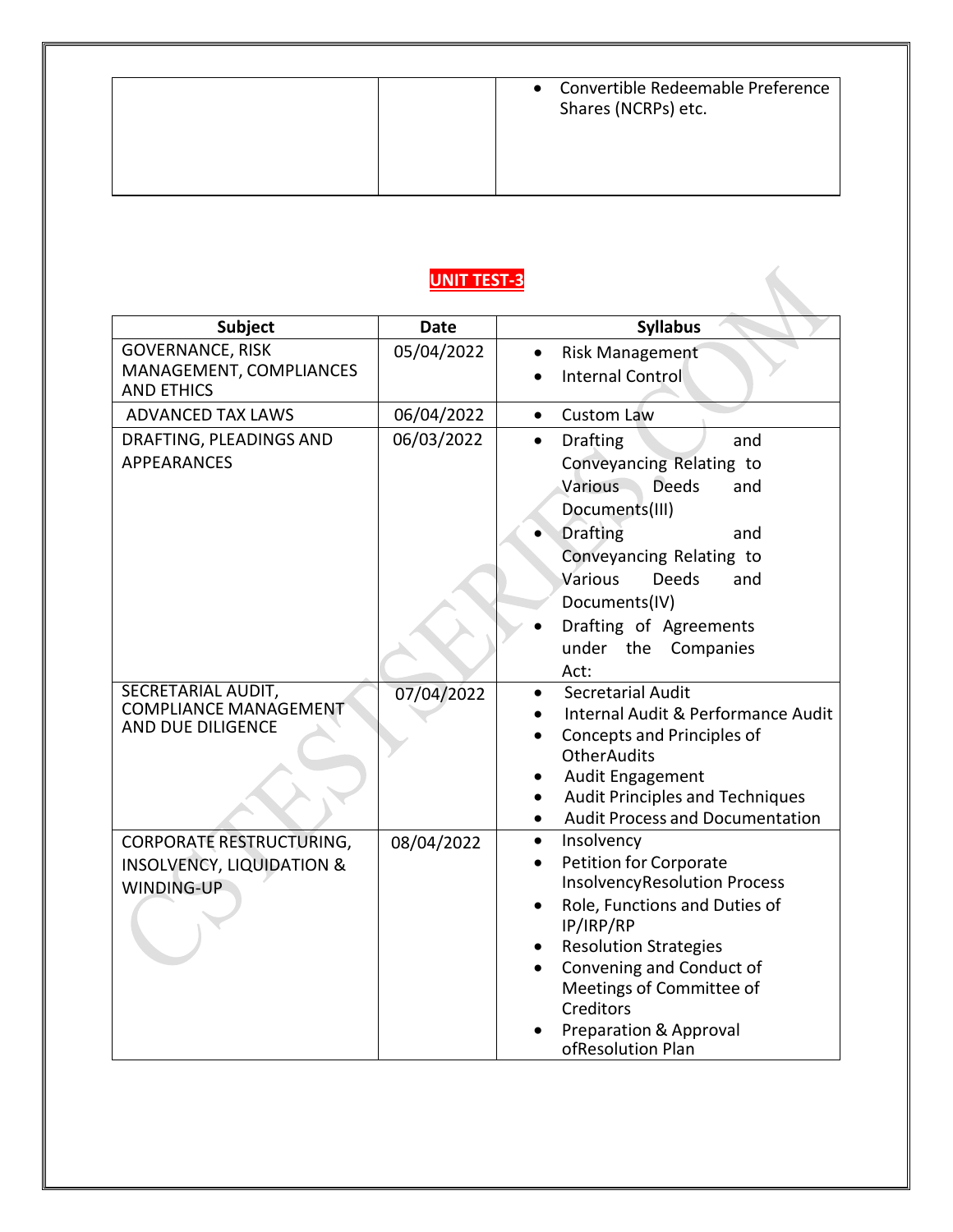| <b>RESOLUTION OF CORPORATE</b><br>DISPUTES, NON-COMPLIANCES<br>& REMEDIES | 09/04/2022 | Defaults,<br>Adjudication,<br>$\bullet$<br>Prosecutions and penalties under<br>the Companies Act, Securities Laws,<br>COFEPOSA,<br>Money<br>FEMA,<br>Laundering, Competition<br>Act,<br>Labour Laws & Tax Laws<br>Fines, Penalties and Punishments<br>under various laws<br><b>Relief and Remedies</b> |
|---------------------------------------------------------------------------|------------|--------------------------------------------------------------------------------------------------------------------------------------------------------------------------------------------------------------------------------------------------------------------------------------------------------|
| <b>CORPORATE FUNDING &amp;</b><br><b>LISTINGS IN STOCK EXCHANGES</b>      | 10/04/2022 | Securitization<br>Listing-Indian Stock Exchanges<br>$\bullet$<br>International Listing                                                                                                                                                                                                                 |

## **UNIIT TEST-4**

| Subject                                                                              | <b>Date</b> | <b>Syllabus</b>                                                                                                                                                                                                                                                                          |
|--------------------------------------------------------------------------------------|-------------|------------------------------------------------------------------------------------------------------------------------------------------------------------------------------------------------------------------------------------------------------------------------------------------|
| <b>GOVERNANCE, RISK</b><br>MANAGEMENT,<br><b>COMPLIANCES AND ETHICS</b>              | 11/04/2022  | Reporting<br><b>Ethics and Business</b><br><b>Sustainability and Corporate</b><br>SocialResponsibility<br>Anti-Corruption and Anti-Bribery<br>Laws in India                                                                                                                              |
| <b>ADVANCED TAX LAWS</b>                                                             | 12/04/2022  | Direct and International Tax<br>$\bullet$                                                                                                                                                                                                                                                |
| DRAFTING, PLEADINGS AND<br><b>APPEARANCES</b>                                        | 13/04/2022  | Pleadings<br>$\bullet$<br>Art of writing opinions<br>Appearances' &art of advocacy                                                                                                                                                                                                       |
| SECRETARIAL AUDIT,<br><b>COMPLIANCE MANAGEMENT</b><br>AND DUE DILIGENCE              | 14/04/2022  | Forming an Opinion & Reporting<br>$\bullet$<br>Secretarial Audit-Fraud<br>detection & Reporting<br><b>Quality Review</b><br><b>Values Ethics and</b><br>ProfessionalConduct<br>Due Diligence<br>Due Diligence Impact<br>Assessment of Non<br><b>Compliancesand Reporting</b><br>thereof. |
| <b>CORPORATE</b><br>RESTRUCTURING,<br><b>INSOLVENCY, LIQUIDATION</b><br>& WINDING-UP | 15/04/2022  | Individual/ Firm In solvency<br><b>Fresh Start Process</b><br>Debt Recovery & SARFAESI<br>Cross Border In solvency<br>Liquidation on or after failing of RP<br><b>Voluntary Liquidation</b><br>Winding-up by Tribunal under<br>theCompanies Act, 2013                                    |